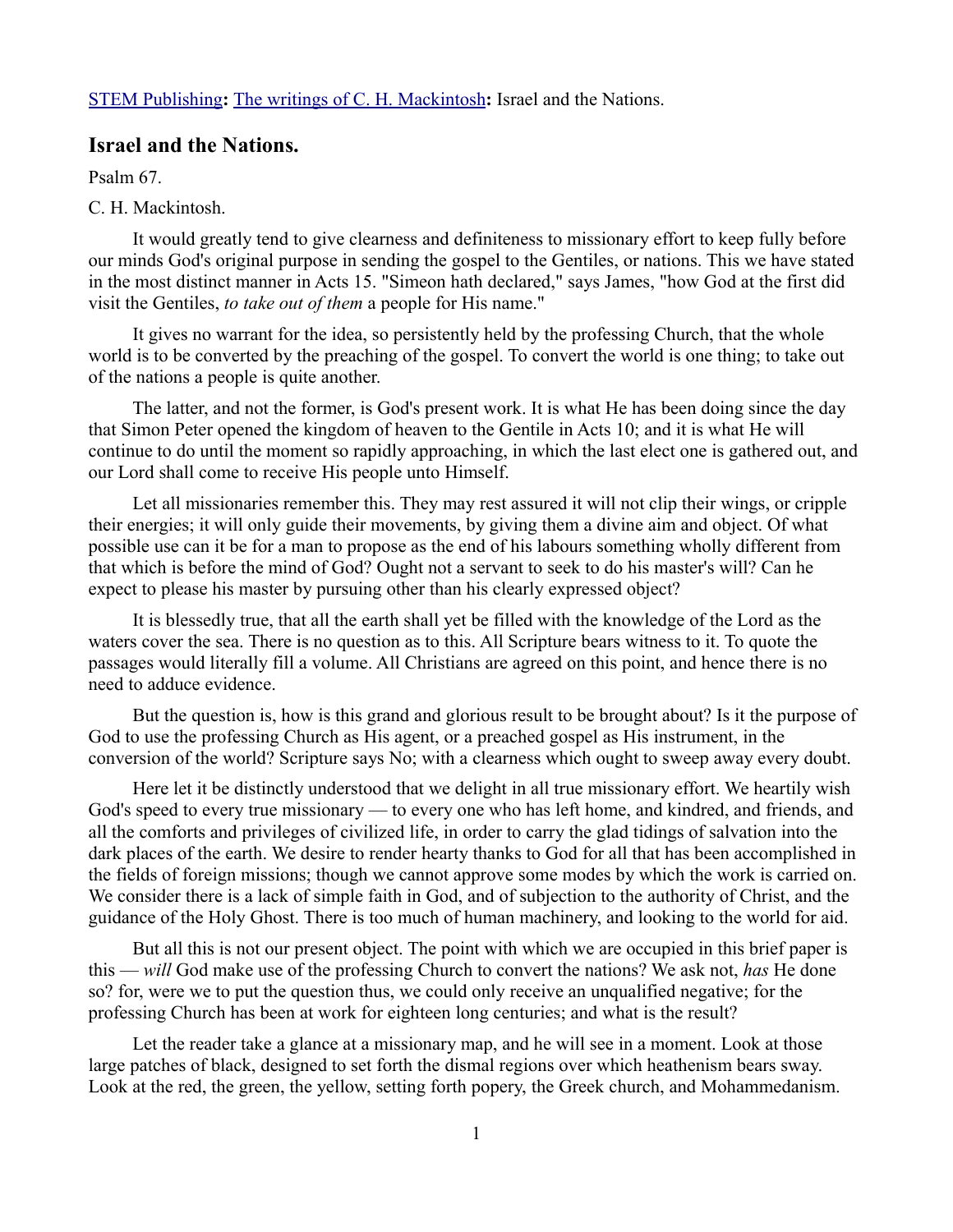And where is — we say not true Christianity, but even nominal Protestantism? That is indicated by those spots of blue which, if all put together, make but a small fraction indeed. As to what even this Protestantism is we need not now stop to inquire.

What, then, say the Scriptures on the great question of the conversion of the nations? Take, for example, the lovely psalm that stands at the head of this paper. It is but one proof among a thousand, but, we need hardly say, perfectly harmonizes with the testimony of all Scripture. We give it in full.

*"God be merciful unto us, and bless us; and cause His face to shine upon us; that Thy way may be known upon earth, Thy saving health among all nations.* Let the people praise Thee, O God; let all the people praise Thee. O let the nations be glad, and sing for joy: for Thou shalt judge the people righteously, and govern the nations upon earth. Let the people praise Thee, O God, let all the people praise Thee. Then shall the earth yield her increase; and God, even our own God, shall bless us. *God shall bless us:* and all the ends of the earth shall fear Him."

Here, then, the simple truth shines before us. It is when God shall have mercy upon Israel when He shall cause His light to shine upon Zion — then will His way be known upon earth, His saving health among all nations. It is through *Israel,* not through the professing Church, that God will yet bless the nations.

That the "us" of the foregoing psalm refers to Israel, no intelligent reader of Scripture needs to be told. Indeed, as we all know, the great burden of the Psalms, the Prophets, and the entire Old Testament, is Israel. There is not a syllable about the Church in the Old Testament. Types and shadows there are in which — now that we have the light of the New Testament — we can see the truth of the Church prefigured. But without that light no one could, by any possibility, find the truth of the Church in Old Testament Scripture. That great mystery was, as the inspired apostle tells us, *"hid" —* not in the Scriptures (for whatever is contained in the Scriptures is no longer hid, but revealed) but it was "hid in God;" and was not, and could not, be revealed until Christ, being rejected by Israel, was crucified and raised from the dead.

So long as the testimony to Israel was pending, the doctrine of the Church could not be unfolded. Hence, although at the day of Pentecost we have the *beginning of the Church,* yet it was not until Israel had rejected the testimony of the Holy Ghost in Stephen that a special witness was called out in the person of Paul, to whom *the doctrine of the Church* was committed. We must distinguish between the fact and the doctrine; indeed it is not until we reach the last chapter of the Acts that the curtain finally drops upon Israel; and Paul, the prisoner at Rome, fully unfolds the grand mystery of the Church which from ages and generations had been hid in God, but was now made manifest. Let the reader ponder Romans 16: 25-26; Ephesians 3: 1-11; Colossians 1: 24-27.

We cannot attempt to go fully into this glorious subject here; indeed, to refer to it at all is a digression from our present line. But we deem it needful just to say thus much, in order that the reader may fully see that Psalm 67 refers to Israel; and, seeing this, the whole truth will flow into his soul, that the conversion of the nations stands connected with Israel, and not with the Church. It is through Israel, and not through the Church, that God will yet bless the nations. It is His eternal purpose that the seed of Abraham, His friend, shall yet be pre-eminent in the earth, and that all nations shall be blessed in and through them. "Thus saith the Lord of Hosts, In those days it shall come to pass, that ten men shall take hold, *out of all languages of the nations,* even shall take hold of *the skirt of him that is a Jew,* saying, We will go *with you;* for we have heard that God is with you" (Zech. 8: 23).

It would be an easy and a delightful task to prove from the New Testament, that, previous to the restoration and blessing of Israel, and therefore previous to the conversion of the nations, the true